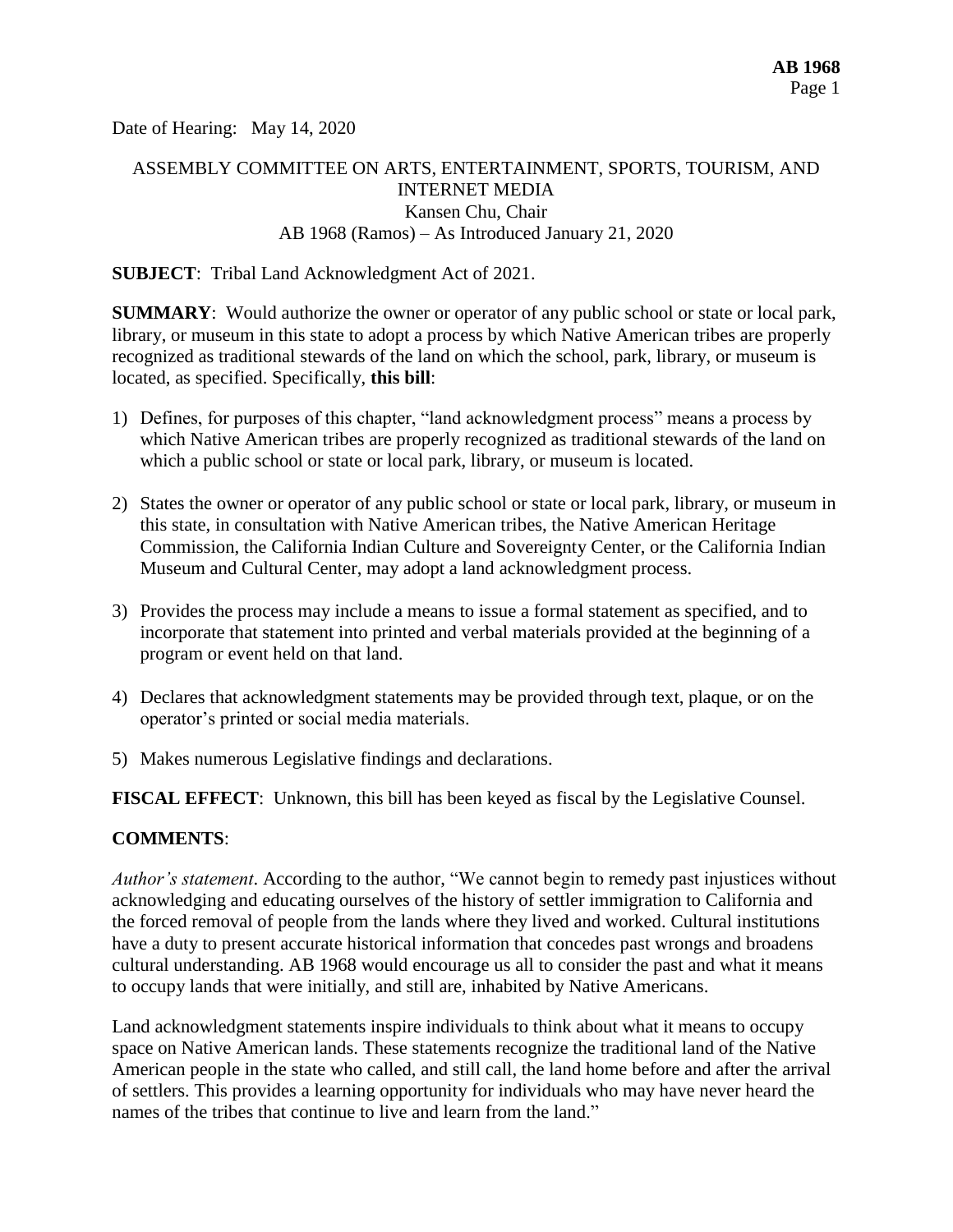*Support*. The Wishtoyo Chumash Foundation are supporting AB 1968 based upon their belief that, "The teaching of U.S. history, in schools, museums, and the media, has left out the voices of the original nations and peoples. California Native people have endured colonial efforts to erase our existence, cultures, religions, languages and connections to ancestral territories. Despite the influx of the mission system and a "war of extermination" during California statehood, native people have maintained our presence in and stewardship of our homelands. … Despite federal and state efforts to erode ownership, control, and visibility, California Indian people remain actively engaged in cultural revitalization, resource protection and self-determination within every region of California. Systematic denial of indigenous knowledge, cultural authority, and historical experiences perpetuates the colonial structure of oppression."

This measure is co-sponsored by the California Indian Museum and Cultural Center, who write the committee in support, saying, "California is home to nearly two hundred tribes, both federally recognized and non-federally recognized. Had the 18 original treaties with California Indian tribes been honored by the state and federal government, California Indian tribes would possess over 7.5 million acres of land. Today, California tribes collectively possess about 7% of their unratified treaty territory. … Land acknowledgment statements encourage individuals to think about what it means to occupy space on Native American lands and enact an ethic of accountability to those who did not consent to massive land cessions that became California. These statements recognize the traditional land of the Native American people in the State who called, and still call, the land home. It is critically important that we share this understanding and responsibility with children, our state's next generation of leaders and engaged citizens. We would be thrilled if in our K-12 schools Land Acknowledgments would accompany the Pledge of Allegiance. Imagine when a school incorporates a land acknowledgment protocol, the opportunities to engage learners in research and study on their own histories will increase. They will move away from the stereotypical lessons plans, not because of mandate, but for a desire to learn, share, and experience the people whose land their school, park or museum resides on."

The bill's other co-sponsor, The California Indian Culture and Sovereignty Center, located within California State University San Marcos, adds in their support, "Land acknowledgements do not exist in past tense or outside historical context: Colonialism is an ongoing process, and we need to build mindfulness of our present participation. Land acknowledgements are a recognition of truth, a kind of verbal memorial that those who speak it erect in honor of California Indians. Like a memorial, land acknowledgment pays respect to California Indians by recognizing them and affirming their existence today. Erasure is real for California Indians. While we are home to 109 federally recognized tribes, some nearly 80 seeking recognition and two largest urban Indian populations, California Indians remain a minority even amongst other American Indians who reside in California. Therefore, AB 1968 helps to realize the longstanding history that has brought settlers of all kinds to reside on the lands, and seeks to foster settler responsibility and place within that history. Cultural and educational institutions have an obligation to support ongoing education, as well as, accurate and responsible representation. The California Indian Culture and Sovereignty Center's vision and mission has supported this obligation since its existence for the past twelve years. We want to help others do the same. We have developed an online land acknowledgment toolkit that has been used and cited by many to enact this important practice."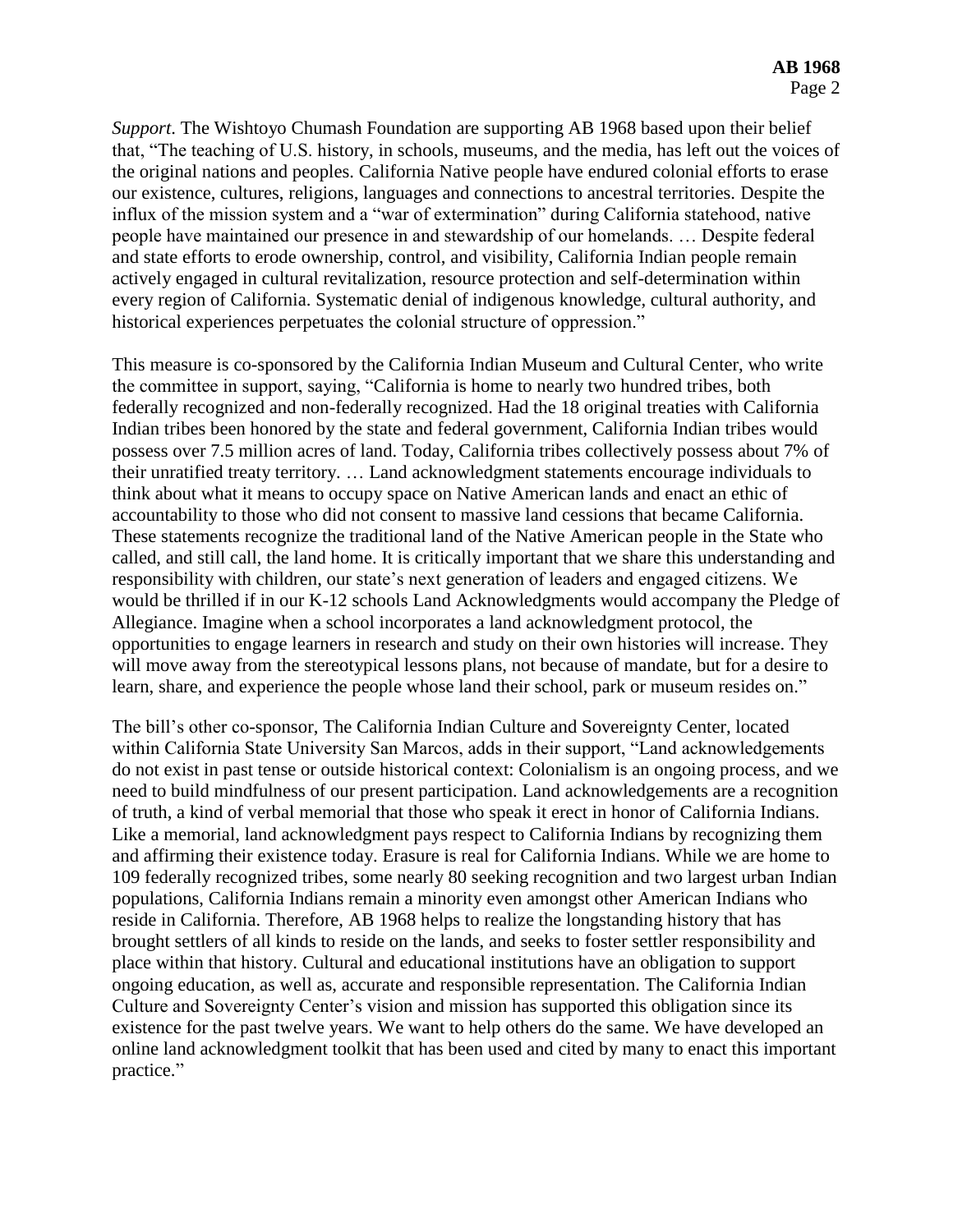#### *Background: land acknowledge statements*. According to information provided by the author,

An emerging trend among institutions and organizations is the formal recognition of the traditional custodial relationship between native people and the land. According to Friedler (2018), "a land acknowledgment statement can also raise awareness about histories that are often suppressed or forgotten." Formal land acknowledgment may be as limited as recognition of a historic presence on the land or a more a clear rejection terra nullius and the Doctrine of Discovery. All land acknowledgment statements, however, share an expression of respect for indigenous peoples, recognize their enduring relationship to the land, and raise awareness about marginalized aspects of histories.

The land acknowledgment movement is particularly strong in several former British colonies. According to the New York Times (Burke, 2018), the movement has spread across Australia, New Zealand, and Canada, and is moving across the United States. In Canada, for example, "it is now common to publicly acknowledge Indigenous lands, treaties, and peoples" (Wilkes, Duong, Kesler, & Ramos, 2017). Dr. Amy Farrell-Morneau of Lakehead University in Ontario pointed out "nearly every university in Canada has a land acknowledgment statement (Farrell-Morneau, 2018). In his piece in the New Yorker on September 7, 2017, Stephen Marche said, "you know a phenomenon has really arrived in Canada when it involves hockey." Marche continues, "both the Winnipeg Jets and the Edmonton Oilers began acknowledging traditional lands in their announcements before all home games last season."

In the United States, the movement has spread throughout the art community (Burke, 2018). The Whitney Museum of American Art, the Abrons Art Center, Performance Space (PS122), the Danspace Project, and Gibney of Tribeca all have a land acknowledgment policy. Land acknowledgment may be as minimally intrusive as signage in lobbies or a written statement in organizational brochures or event programs. In other organizations, theatrical performances begin with a brief verbal land acknowledgment.

The movement has spread to colleges and universities across the United States. Small colleges like Emerson College in Boston, Goshen College in Indiana, Washington University in St. Louis, and Seattle Central College have all adopted land acknowledgment statements. The University of Indian – Bloomington incorporated a land acknowledgment statement into the Native American Heritage Month observances in 2018. Other top-tier institutions have departmental or institutional land acknowledgment statements as well including Columbia University, Harvard University, Michigan State University, New York University, Northwestern University, Stanford University, Syracuse University, University of Illinois, and the University of Virginia. In Massachusetts, the University of Massachusetts-Amherst, Smith College, Amherst College, Hampshire College, and Mount Holyoke College issued a joint statement regarding land acknowledgment. (Keefe, Thomas, *Land Acknowledgement: A Trend in Higher Education and Nonprofit*, Research Gate, January 2019, https://www.researchgate.net/publication/330505687)

AB 1968 provides an example of a land acknowledgment statement that could be used within a museum setting: